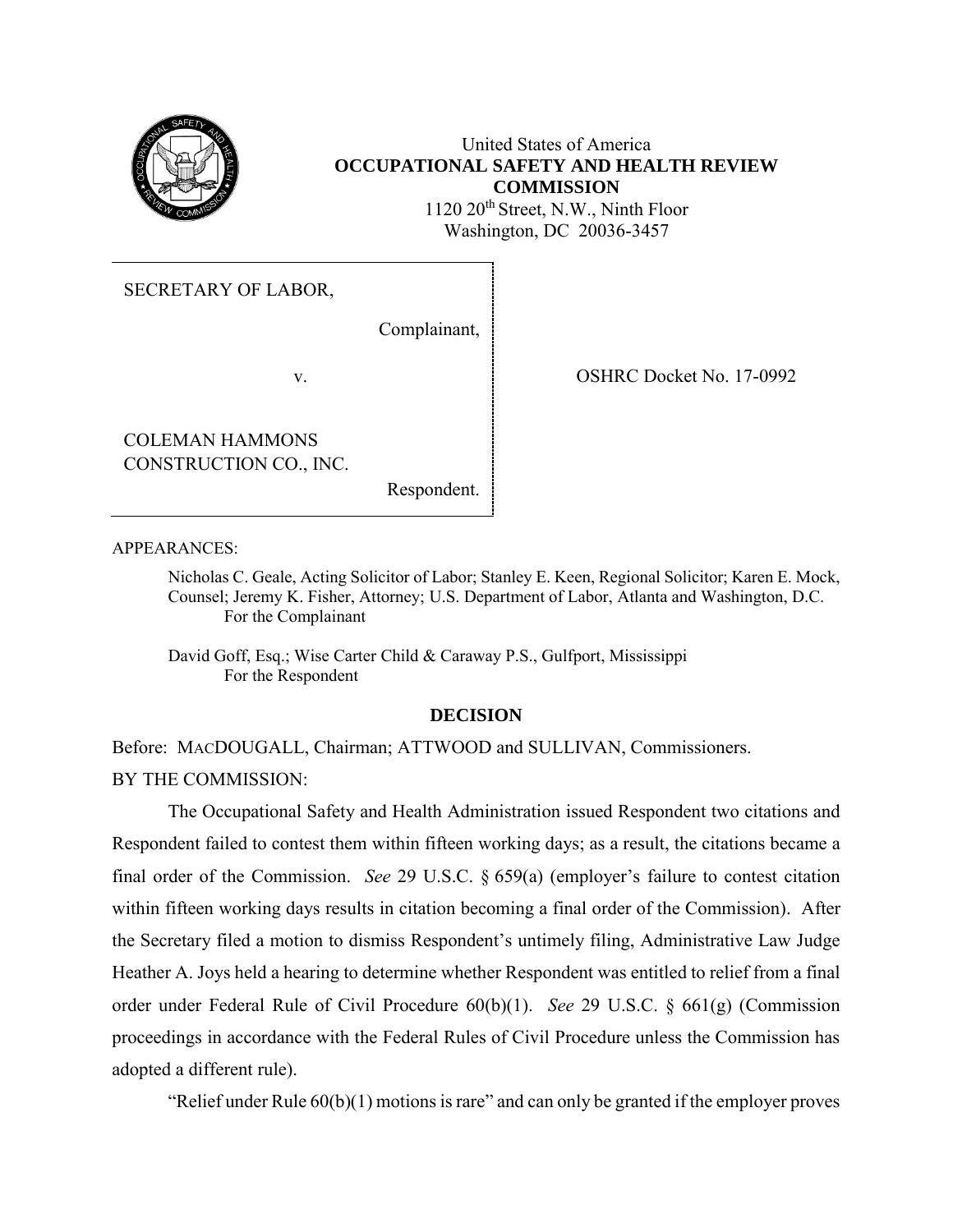that its failure to timely contest a citation was due, as relevant here, to excusable neglect. 1 *Hall v. CIA*, 437 F.3d 94, 99 (D.C. Cir. 2006); Fed. R. Civ. P. 60(b)(1). Proof of excusable neglect requires the consideration of several factors, including the reason for the party's delay in filing, which the Commission has identified as a key factor. *Pioneer Inv. Servs. Co. v. Brunswick Assocs. Ltd. P'ship*, 507 U.S. 380, 395 (1993) (factors "include . . . the danger of prejudice to the [opposing party], the length of the delay and its potential impact on judicial proceedings, the reason for the delay, including whether it was within the reasonable control of the movant, and whether the movant acted in good faith"); *A. W. Ross Inc.*, 19 BNA OSHC 1147, 1148 (No. 99-0945, 2000) ("A key factor in evaluating whether a party's delay in filing was due to excusable neglect is 'the reason for the delay' including whether it was within the reasonable control of the movant.").

The judge concluded that Respondent failed to prove it was entitled to relief under Rule 60(b)(1) and granted the Secretary's motion to dismiss. Upon review of the record and Respondent's arguments, we agree that relief is not warranted. It is undisputed that Respondent's secretary-treasurer "happened to be there" when the postal carrier entered Respondent's office and that the secretary-treasurer signed for the citations and placed them unopened on the desk of the superintendent in charge of the inspected project. The superintendent, who was out at a construction worksite, did not return to Respondent's office until about eighteen working days after the notice of contest was due.

While there is no evidence that Respondent acted in bad faith, that its untimely notice of contest had any impact on our proceedings, or that the delay in filing caused any prejudice to the Secretary, it is clear that the reason for the delay was within Respondent's control. The record shows that mail is typically handled by Respondent's office manager, who opens the mail and then distributes it. According to Respondent's controller, the office manager places any mail from OSHA on the desk of the superintendent in charge of the inspected project. This means that Respondent's procedure for handling OSHA mail does not account for the assigned superintendent's absence, which could—as it did in this case—extend past the fifteen-day contest period. *See Villa Marina Yacht Harbor Inc.*, 19 BNA OSHC 2185, 2187 (No. 01-0830, 2003) (citing *La.-Pac. Corp.*, 13 BNA OSHC 2020, 2021 (No. 86-1266, 1989) (excusable neglect not

l

<sup>&</sup>lt;sup>1</sup> Rule  $60(b)(1)$  provides in full that "[o]n motion and just terms, the court may relieve a party or its legal representatives from a final judgment, order, or proceeding for the following reasons: (1) mistake, inadvertence, surprise, or excusable neglect[.]" Fed. R. Civ. P. 60(b)(1).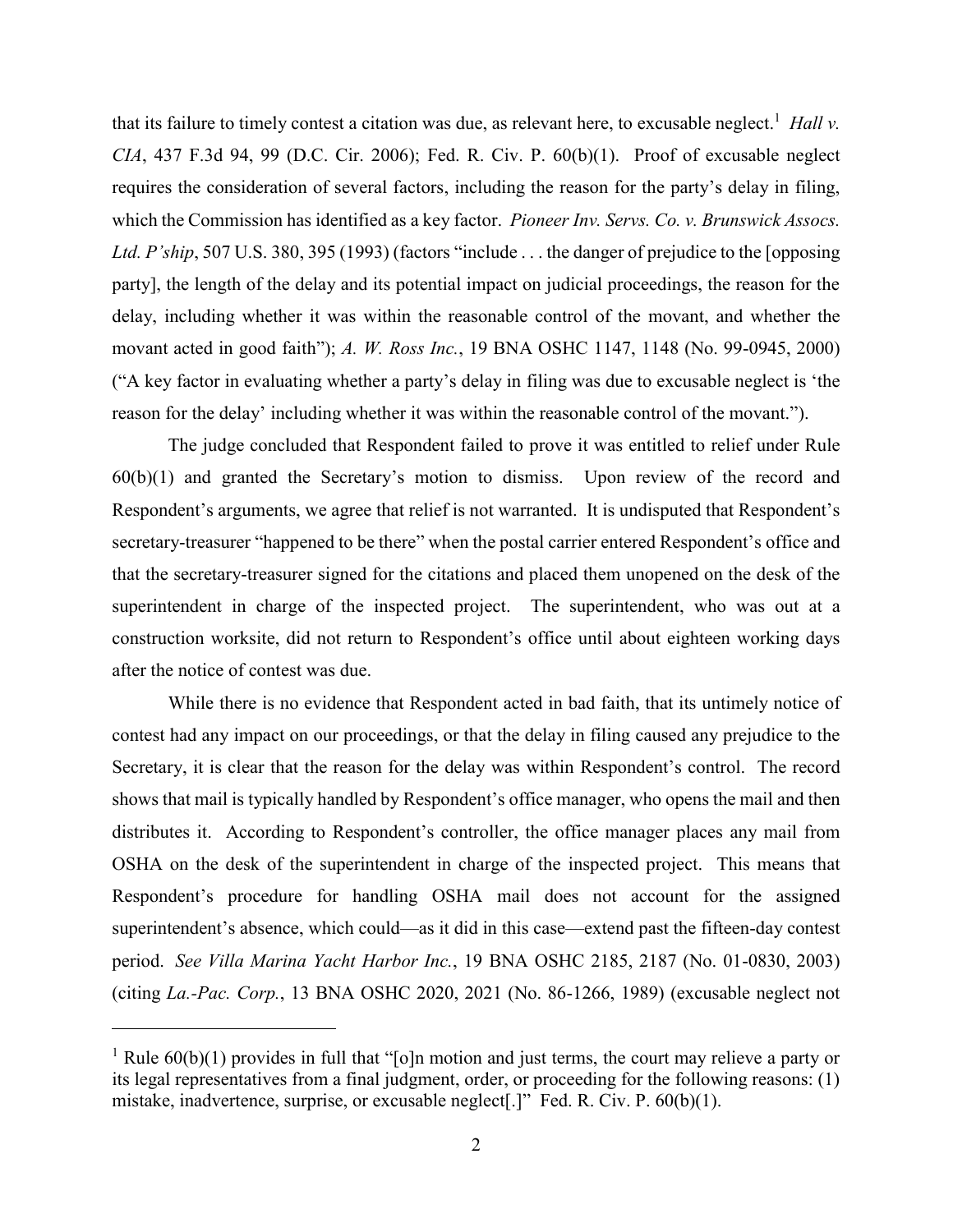established where employer lacks "orderly procedures for the handling of important documents")).

Even if we were to consider this mail procedure adequate for handling a time-sensitive OSHA citation, Respondent's contention that its secretary-treasurer's alleged interference with the procedure was outside the company's control lacks merit. The secretary-treasurer—a corporate officer and an agent of Respondent having the legal right and capacity to bind the company in its dealings—placed the citations exactly where the office manager would have pursuant to Respondent's mail procedure. Moreover, the record lacks any evidence to show that opening this mail, as the office manager apparently would have done, would have resulted in any different action being taken.<sup>2</sup> There is also nothing in the record regarding how Respondent handles mail in the absence of its office manager given that only four employees regularly staff the office.

Under these circumstances, we find that Respondent has not met its burden to prove that it had adequate procedures to ensure that important mail was processed in a way that ensured timely responses; thus, it has failed to show that its untimely contest of the citations was due to excusable neglect.<sup>3</sup> *See Craig Mech. Inc*., 16 BNA OSHC 1763, 1764 (No. 92-0372-S, 1994) (Respondent

 $\overline{\phantom{a}}$ 

 $2$  The record testimony on Respondent's mail handing procedures is: "We have a mailbox in our parking lot and [the office manager] usually takes the mail from the box, opens the mail and distributes it to people in the office." Our dissenting colleague, in footnote 1 of his dissent, makes much of this testimony and claims that the interception of the mail by the secretary-treasurer is a sufficient basis for finding excusable neglect. We simply do not agree. After reviewing the entire record, we are unable to conclude, as our dissenting colleague would find, that had the office manager or controller received and opened the citations at issue, they would have tried "to get in touch with the appropriate superintendent and notify him of [the citations] and of the required deadline within which to respond." There is simply no evidence that ever occurred in response to the previous receipt of a citation.

<sup>&</sup>lt;sup>3</sup> Our dissenting colleague suggests that Respondent's purported departure from its usual business practice constitutes "unforeseeable human error" and is a basis for excusable neglect. However, excusable neglect under the terms of Rule 60(b)(1) for an untimely notice of contest requires an adequate excuse for the employer's departure and not just a showing of simple negligence. *La.- Pac. Corp.*, 13 BNA OSHC at 2021. What happened here was solely within Respondent's control and while clearly the product of neglect, it has not been shown to be excusable neglect. "The Commission has consistently denied relief to employers whose procedures for handling documents were to blame for untimely filings' of [notices of contest]." *NYNEX*, 18 BNA OSHC 1944, 1947 (No. 95-1671, 1999) (quoting *E.K. Constr. Co., Inc*., 15 BNA OSHC 1165, 1166 (No. 90-2460, 1991)). *See Montgomery Security Doors & Ornamental Iron, Inc.*, 18 BNA OSHC 2145, 2148 (No. 97-1906, 2000) (record showed a breakdown of business procedures and delay unjustified even assuming it was due to employee sabotage).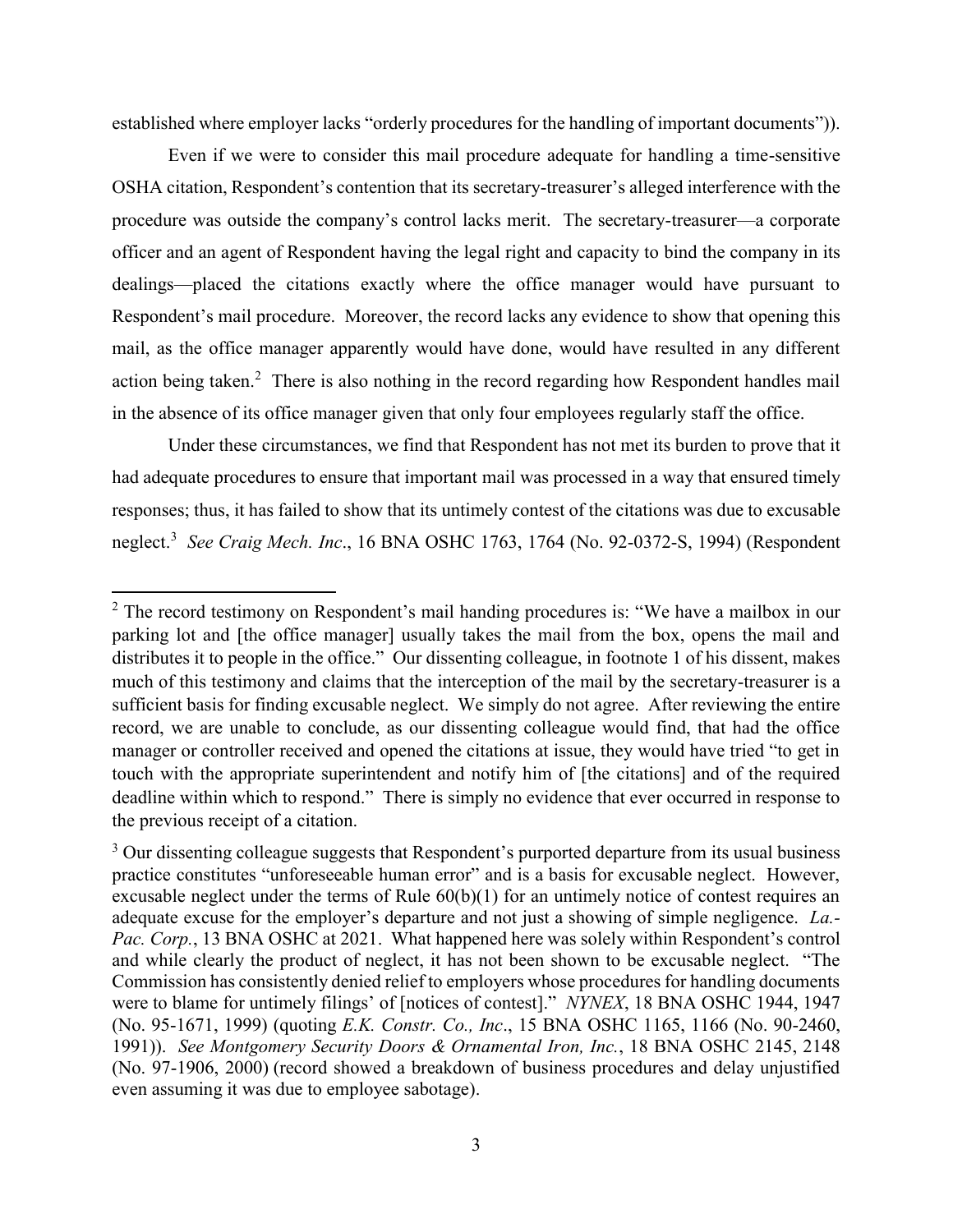bears burden to establish basis for requested relief under Rule 60(b)), *aff'd per curiam*, [55 F.3d](https://1.next.westlaw.com/Link/Document/FullText?findType=Y&pubNum=506&cite=55FE3D633&originatingDoc=I9551dfc353ae11dfab57d8fd5597ca43&refType=RP&originationContext=document&transitionType=DocumentItem&contextData=(sc.Search))  [633 \(5th Cir. 1995\)](https://1.next.westlaw.com/Link/Document/FullText?findType=Y&pubNum=506&cite=55FE3D633&originatingDoc=I9551dfc353ae11dfab57d8fd5597ca43&refType=RP&originationContext=document&transitionType=DocumentItem&contextData=(sc.Search)) (unpublished).

 $\overline{\phantom{a}}$ 

To find that Respondent established excusable neglect here, our dissenting colleague makes numerous inferences that are based purely on conjecture and not supported by the record. For example, our colleague's finding that the "secretary-treasurer's intervening" failure to open the mail was "unforeseeable" ignores that there is no evidence showing that Respondent had *any* practice in place for handling mail in the absence of its office manager—a circumstance that is itself perfectly foreseeable. Without evidence that adequate procedures exist, we are compelled to conclude it was reasonably foreseeable that mail might be mishandled in the office manager's absence. Thus, this case is not analogous, as our colleague claims, to *Russell B. LeFrois Bldr., Inc.*, 18 BNA OSHC 1978 (No. 98-1099, 1999), *rev'd on other grounds*, 291 F.3d 219 (2d Cir. 2002), in which the intervening event—the OSHA citation falling beneath the car seat of the employee who picked up the mail—was unforeseeable.

Our colleague's reliance on Respondent's apparent timely responses to previous OSHA citations is similarly misplaced—these timely responses do nothing to establish that Respondent had adequate practices in place for handling mail in the absence of the office manager. There quite simply is no evidence that on any of those previous occasions the office manager had been absent when an OSHA citation had been delivered. Consequently, there is no way on this record to determine whether these previous timely responses were the result of adequate mail handling procedures or mere luck.

Finally, our colleague places principal importance on his inference that if Respondent's secretarytreasurer had opened the mail—as was allegedly the office manager's practice—the citations would have been properly handled. As discussed above, the evidence supports only the contrary conclusion. Our dissenting colleague fails to identify how Respondent's procedure for handling OSHA mail—depositing the citations on the assigned superintendent's desk—accounts for the routine and required absence of superintendents from the office for "extended periods of time" that could easily extend past the fifteen-day contest period, just as it did here. Further, if the Commission was permitted to engage in speculation rather than fact-finding, it might be surmised that either the controller or office manager witnessed the secretary-treasurer's actions after intercepting the day's mail and yet still failed to notify the superintendent of the mail, based on the controller's testimony that "[w]e knew that we had had an inspection, and we assumed that [certified mail] was something pertaining to that." However, for all these reasons, we decline to substitute our colleague's speculation for actual evidence on the record.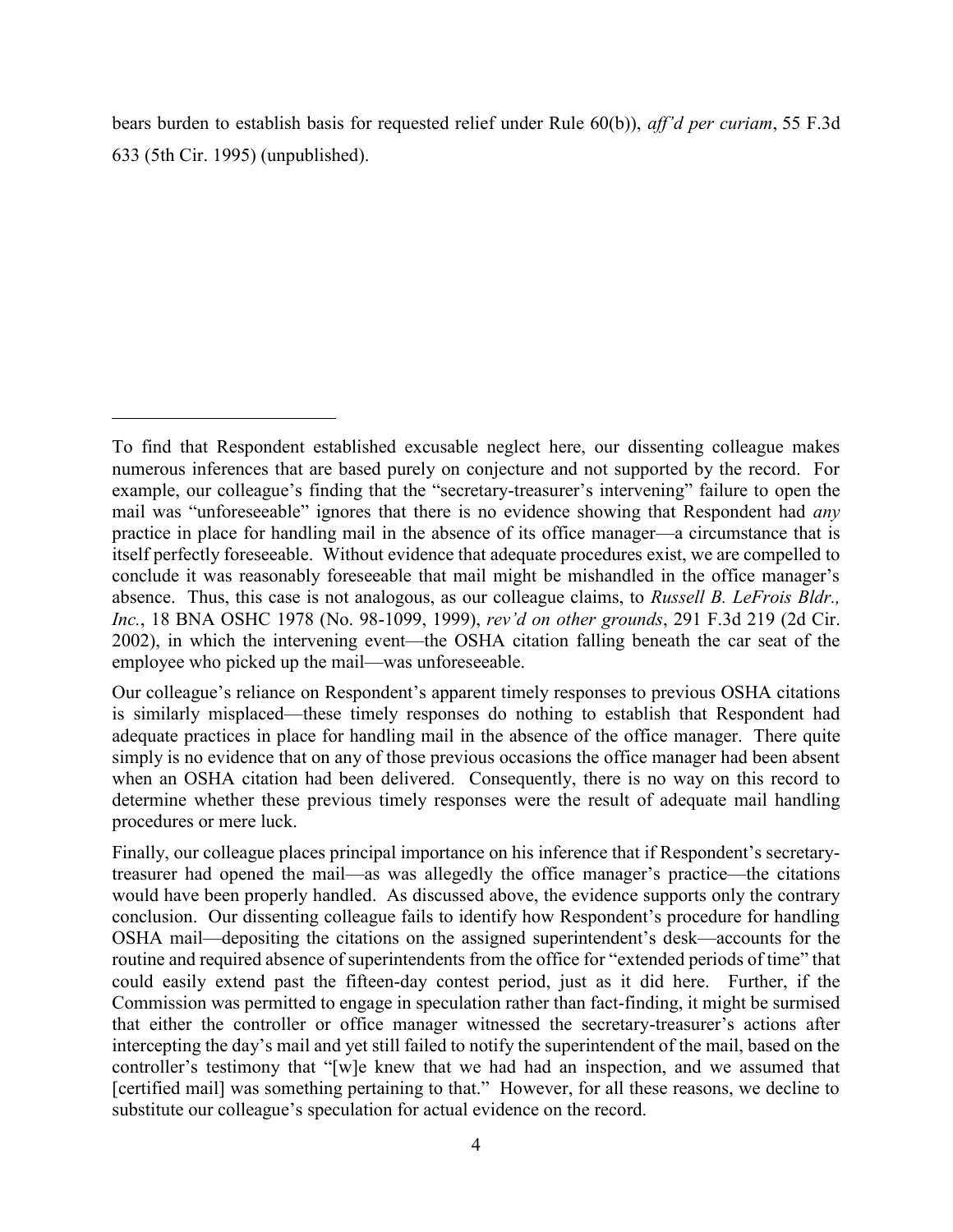Accordingly, we affirm the judge's decision to deny relief under Rule 60(b)(1) and grant the Secretary's motion to dismiss. SO ORDERED.

 $\sqrt{s/}$ 

Heather L. MacDougall Chairman

 $\sqrt{s}$ /s/

Cynthia L. Attwood

Dated: June 13, 2018 Commissioner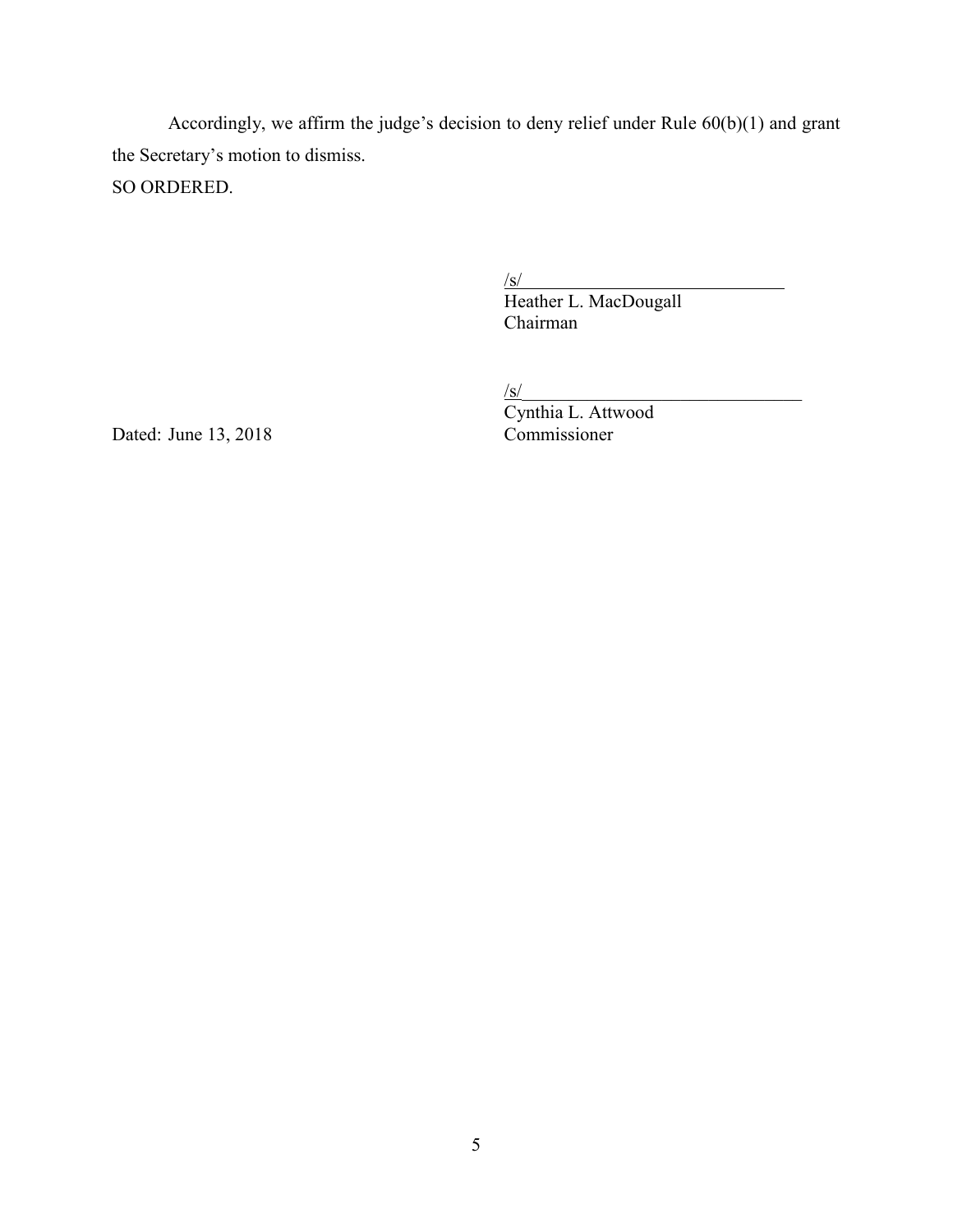### SULLIVAN, Commissioner, dissenting:

 $\overline{\phantom{a}}$ 

I dissent from my colleagues' finding that Respondent's mail handling process was inadequate or flawed and therefore, in their view, the company has not proven excusable neglect to warrant relief under Federal Rule of Civil Procedure 60(b)(1). In my view, the record shows that leaving unopened and unread certified mail on a superintendent's desk was not Respondent's business practice.

To reach this conclusion, I look no further than the unrebutted testimony evidencing that when Respondent receives mail, the office manager "opens the mail and distributes it to people in the office." (Tr. 42.) Additionally, the controller testified that certified mail from OSHA is *opened* and distributed to the superintendent of the particular job in question and that the office manager "usually gets it to the right place." In fact, there is no evidence that the company's practice was to ever leave the mail *unopened* without ensuring that the appropriate person or superintendent received timely notice of receiving such mail. To the contrary, the evidence shows that leaving the mail unopened on a superintendent's desk happened this one time as an isolated incident. One isolated and careless mistake by an employee does not establish an inadequate "procedure," or "business practice." Furthermore, contrary to my colleagues' conclusion, the record does not show that had the controller or the office manager received and signed for this certified mail, they would *not have* opened it, read its contents, and alerted the superintendent.<sup>1</sup>

<sup>&</sup>lt;sup>1</sup> My colleagues assert that I have made numerous "inferences" based "purely on conjecture" and not supported by the record. They contend that there is no evidence in the record showing that the Respondent had *any* practice in place for handling mail in the absence of the office manager. My colleagues must not be reviewing the same record I reviewed. Respondent's controller presented uncontroverted testimony that both he and the office manager handle clerical duties in the office and that the office manager would *open the mail* before distributing it. (Tr. 41-42.) Respondent's secretary-treasurer's failure to leave the mail with either the office manager or the controller, as well as his failure to open the mail was not foreseeable.

There is no need to "infer" that the mail would be opened under Respondent's mail handling process as the record evidence states that *it would be opened*. (Tr. 42.) This is a finding based on *uncontroverted facts* in the record and not "mere speculation" as my colleagues state. The only common-sense inference to draw from the record is that once the controller or office manager opened the mail as the controller testified, they would *read* some portion of the enclosed documents to determine to whom the mail should be given. This is a logical conclusion to reach as it would be impossible to determine which of Respondent's employees should be given the mail without reading at least a portion of the contents.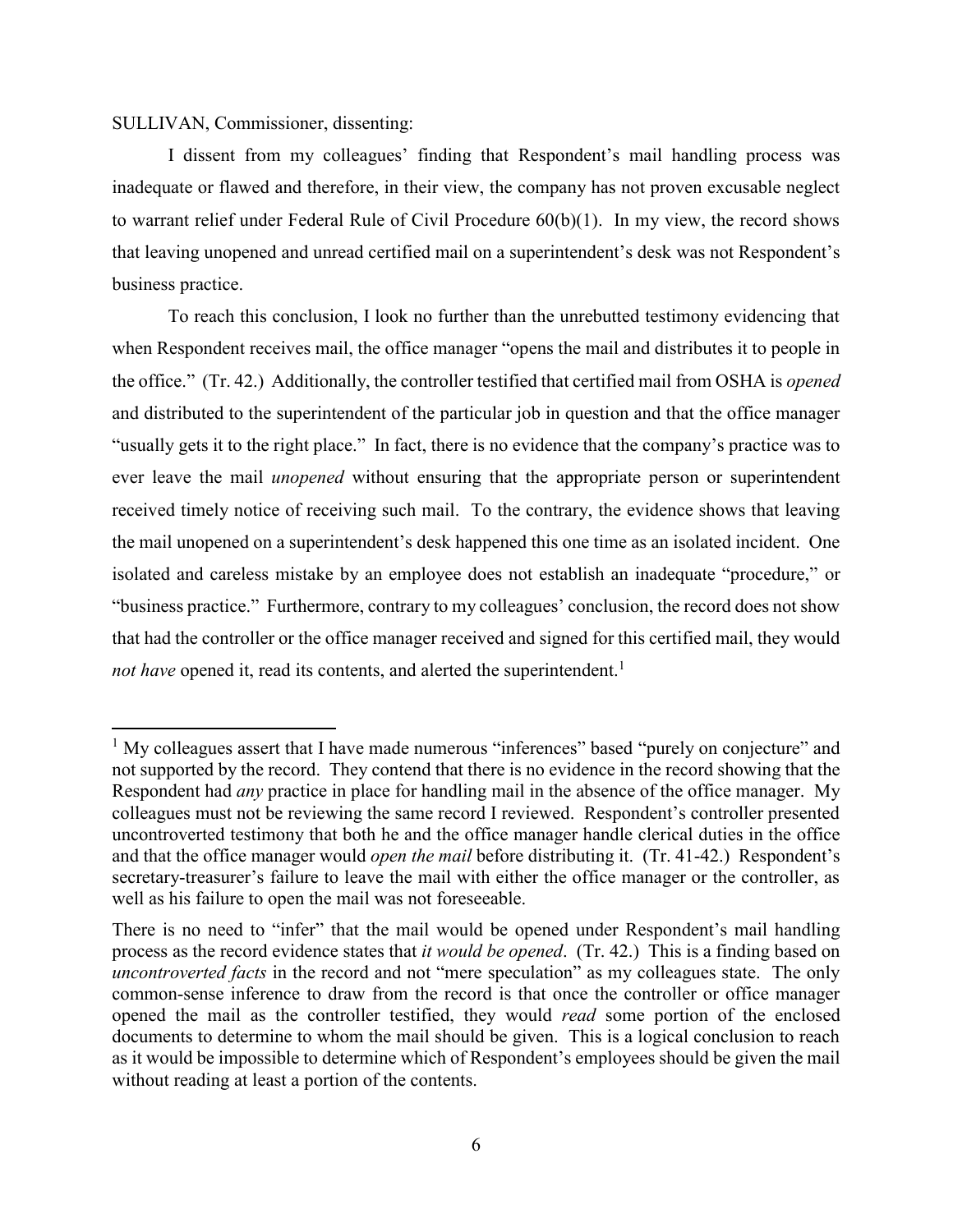With respect to Respondent's past citations, the record evidence demonstrates that its process for handling important mail, including mail from OSHA, was plainly adequate. It is undisputed that over the past seven years, the company has responded in a timely fashion to *at least three* prior certified mailings from OSHA, all of which were settled through informal conferences. According to OSHA's assistant area director, these informal conferences had to have been held within the fifteen-working-day contest period. This record demonstrates that Respondent had an adequate procedure for handling important documents in connection with, at least, these three prior certified mailings.<sup>2</sup> Unlike in *Villa Marina Yacht Harbor, Inc.*, 19 BNA OSHC 2185, 2187 (No. 01-0830, 2003)—where the Commission, in rejecting an employer's claim for relief under Rule 60(b)(1), noted that the employer had previously failed to timely contest a prior citation—the record here demonstrates that Respondent did ensure that certified mail from OSHA was opened, read, and responded to in a timely fashion. There is no evidence whatsoever that prior to this isolated instance, anyone had ever placed unopened and unread, important certified mail on the desk of an employee expected to be out of the office for an extended period of time.

Respondent's secretary-treasurer signed for the OSHA certified mail at issue here and placed it *unopened* on the superintendent's desk. It is important to note that the secretary-treasurer never told the controller about receiving the mail, signing for it, or placing it on the superintendent's desk. Indeed, the controller testified that he had no knowledge the OSHA certified mail was received, signed for by the secretary-treasurer, and left unopened on the superintendent's desk until eighteen days later when the superintendent discovered it on his desk and informed the controller. It was the secretary-treasurer's intervening and unforeseeable human

 $\overline{\phantom{a}}$ 

 $2$  My colleagues allege that this record evidence of timely responses demonstrates nothing and could be a result of nothing more than "mere luck." In other words, it is apparently reasonable for my colleagues to "infer" that in every prior case where Respondent received a certified mail package from OSHA, Respondent was "lucky" that someone actually opened the mail and read its contents and responded in a timely manner. It is beyond credulity to "infer" that *any* small business has a mail practice that relies on "good luck" to ensure a timely response to any certified mail package it receives from the United States Government. The unrebutted evidence in the record regarding these prior citations does not demonstrate the company's incredible good fortune; it shows the existence of an adequate mail handling procedure. If any event in this case can be attributed to "luck," it is the misfortune and unforeseeable actions of Respondent's secretarytreasurer.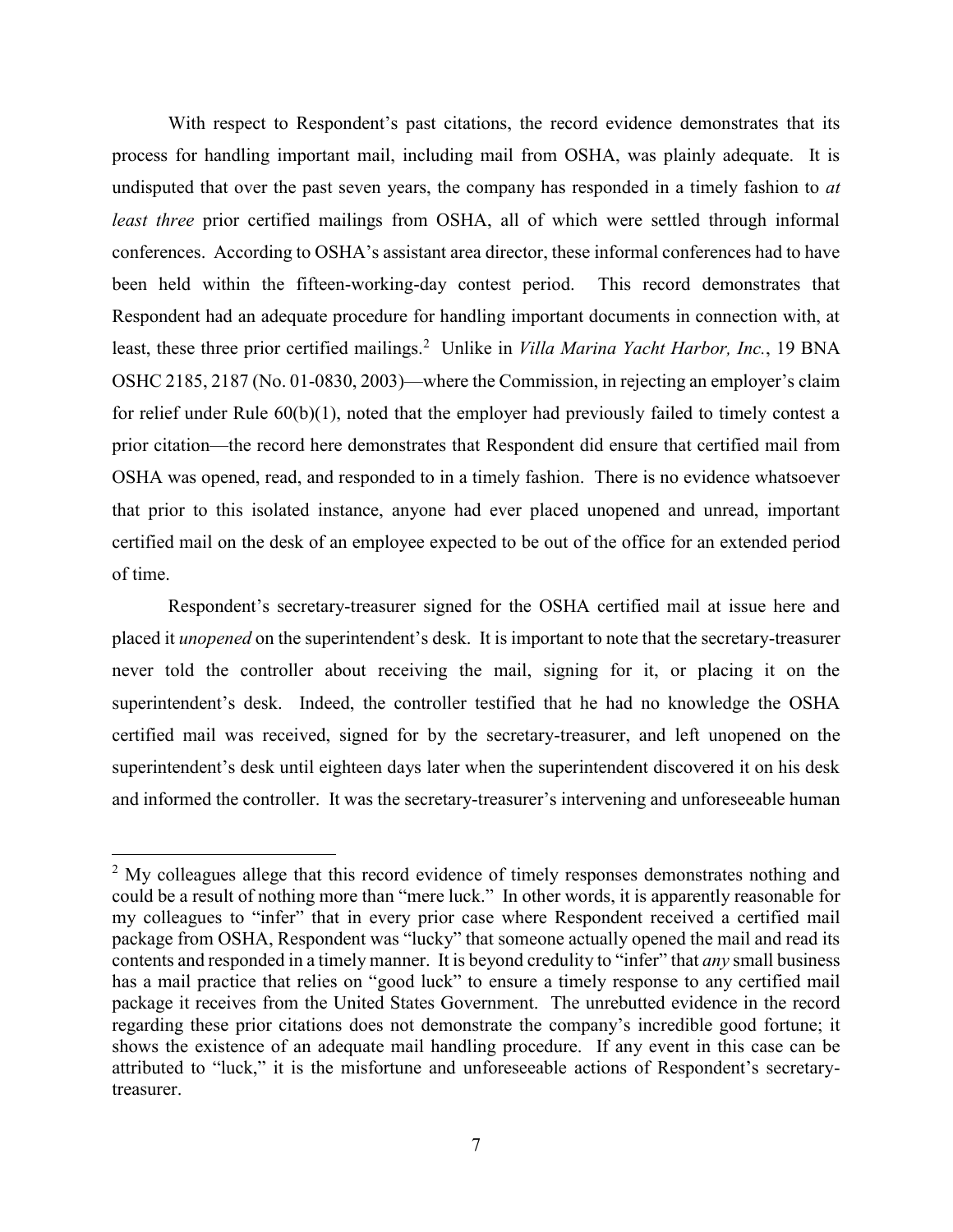error of failing to open the mail and read its contents, or at least, notify the controller of its receipt, that caused the failure to respond in a timely manner.<sup>3</sup> The Commission has previously found excusable neglect based on just such an event. *Russell B. LeFrois Bldr., Inc.*, 18 BNA OSHC 1978 (No. 98-1099, 1999), *rev'd on other grounds*, 291 F.3d 219 (2d Cir. 2002).

Due to this unforeseeable human error and weighing the four factors in *Pioneer* equally, I find that Respondent is entitled to relief on the grounds of "excusable neglect" under Rule 60(b)(1). *See Pioneer Inv. Servs. Co. v. Brunswick Assocs. Ltd. P'ship*, 507 U.S. 380, 395 (1993). In *Pioneer*, the Court established four factors to weigh when granting relief under Rule 60(b)(1): lack of any prejudice; length of delay and its potential impact on judicial proceedings; the reason for the delay, including whether it was within the reasonable control of the movant; and whether the movant acted in good faith. *Id*.

In light of the particular set of facts present here, I conclude that my colleagues place too much weight on the "control" factor of the *Pioneer* test in finding excusable neglect lacking. *See George Harms Constr. Co., Inc. v. Chao*, 371 F.3d 156 (3d Cir. 2004). Just as here, the employer in *Harms* had its mail handling system called into question when it failed to file a timely notice of contest. *Id.* at 159. The Third Circuit found:

[F]ailing to disprove 'reasonable control' is not necessarily fatal to a petitioner's request for relief . . . . [I]t is usually a given that there is 'a lack of prejudice to the Secretary or to the interests of efficient judicial administration, combined with a lack of bad faith by the employer<sup>[]</sup>'...[b]ut just because those factors may nearly always favor the petitioner does not mean that the Commission should ignore them.

Id. at 164 (citations omitted).

 $\overline{a}$ 

The Supreme Court stated clearly in *Pioneer* that whether a party's mistake or neglect is "excusable" is a question of equity, "taking account of *all relevant* circumstances." *Pioneer*, 507 U.S. at 395 (emphasis added). Evaluating all considerations equally here, the *Pioneer* factors weigh in favor of Respondent. First, the Secretary failed to provide evidence to show any prejudice

 $3$  My colleagues give great weight to the fact that the secretary-treasurer of the company has "the legal right and capacity to bind the company in its dealings," and as such, they assume he would have done what the office manager or controller would have done with the certified mail. I disagree. Not only did the secretary-treasurer not open the mail as the two individuals charged with handling the company's clerical work clearly would have (Tr. 41), but the record also shows that in at least two of the company's settled prior citations, it was not the secretary-treasurer who entered into OSHA settlements on behalf of the employer. Rather, it was the controller and superintendent who signed those legally binding documents on the company's behalf. (Tr. 34.)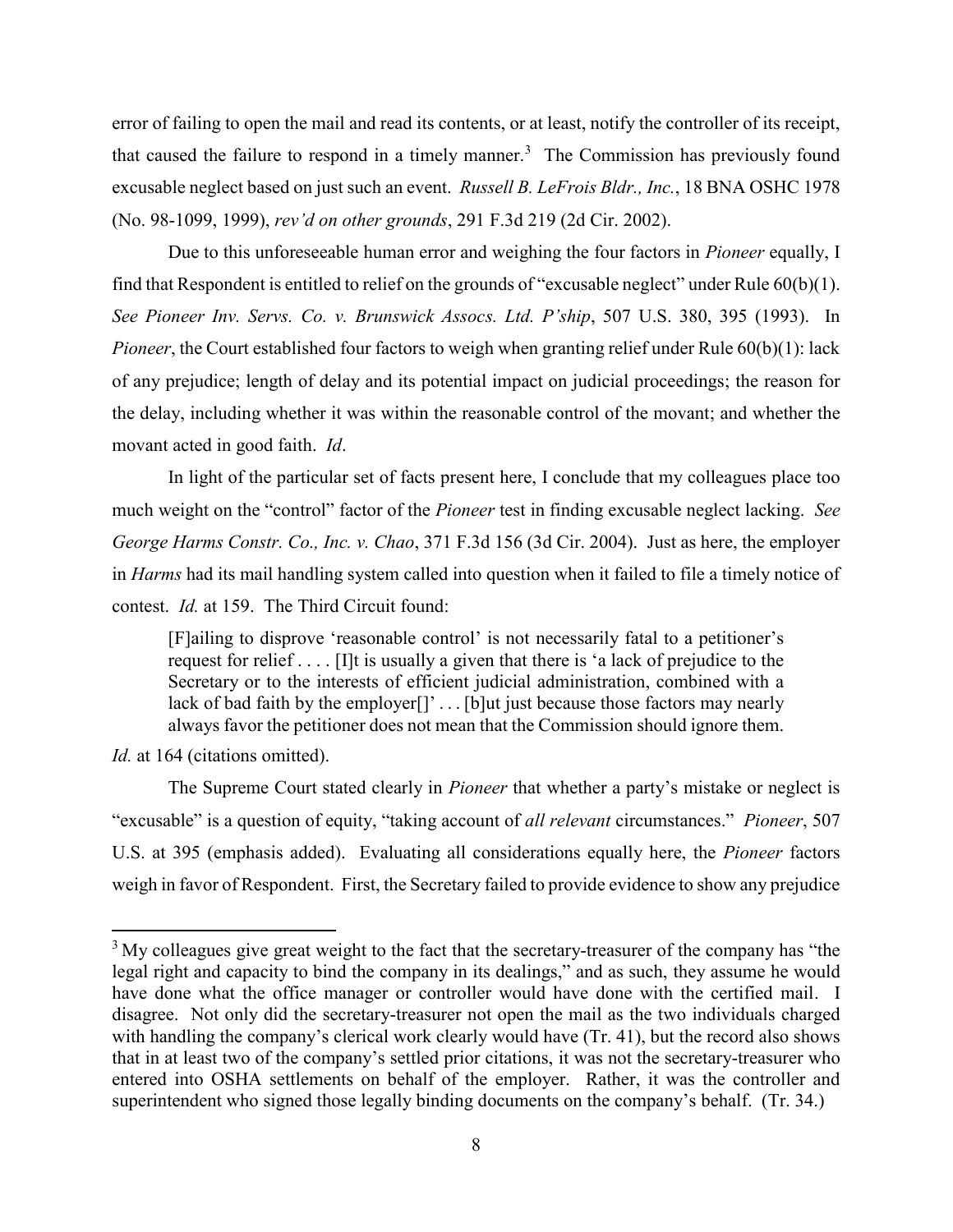to his case. Second, good faith on the part of Respondent is established since as soon as the superintendent learned of the citations, he immediately notified OSHA and filed a notice of contest, eighteen working days past the original fifteen-day filing deadline. Third, after the notice of contest was filed, the record shows that a judge was not assigned for three more months, which indicates there was no impact/delay to the judicial proceedings. My colleagues agree these three factors have been met in this case, but nonetheless find that the record evidence demonstrates that receiving and opening a certified letter from OSHA by *any employee* of the company, including the controller or the office manager, would have resulted in the same action being taken, i.e., leaving the mail on the superintendent's desk without any effort to open the mail, read it, and get in touch with the appropriate superintendent to notify him of its existence and of the required deadline within which to respond. The record before us supports the opposite conclusion. In my view, the record demonstrates that the established practice of this employer was to have the controller or office manager sign for, open, and read certified mail, then take appropriate action by having the responsible person contact OSHA in a timely manner.

Because the *Pioneer* factors weigh in favor of Respondent, the company should not be deprived of the opportunity to present meritorious defenses to these citations.<sup>4</sup> I would reverse the judge's decision, reinstate Respondent's notice of contest, and remand the case to the judge for further proceedings.

Dated: June 13, 2018 Commissioner

 $\overline{a}$ 

 $\sqrt{s/}$ 

James J. Sullivan, Jr.

<sup>&</sup>lt;sup>4</sup> The Secretary stipulated on the record that Respondent had meritorious defenses to all the citations in question.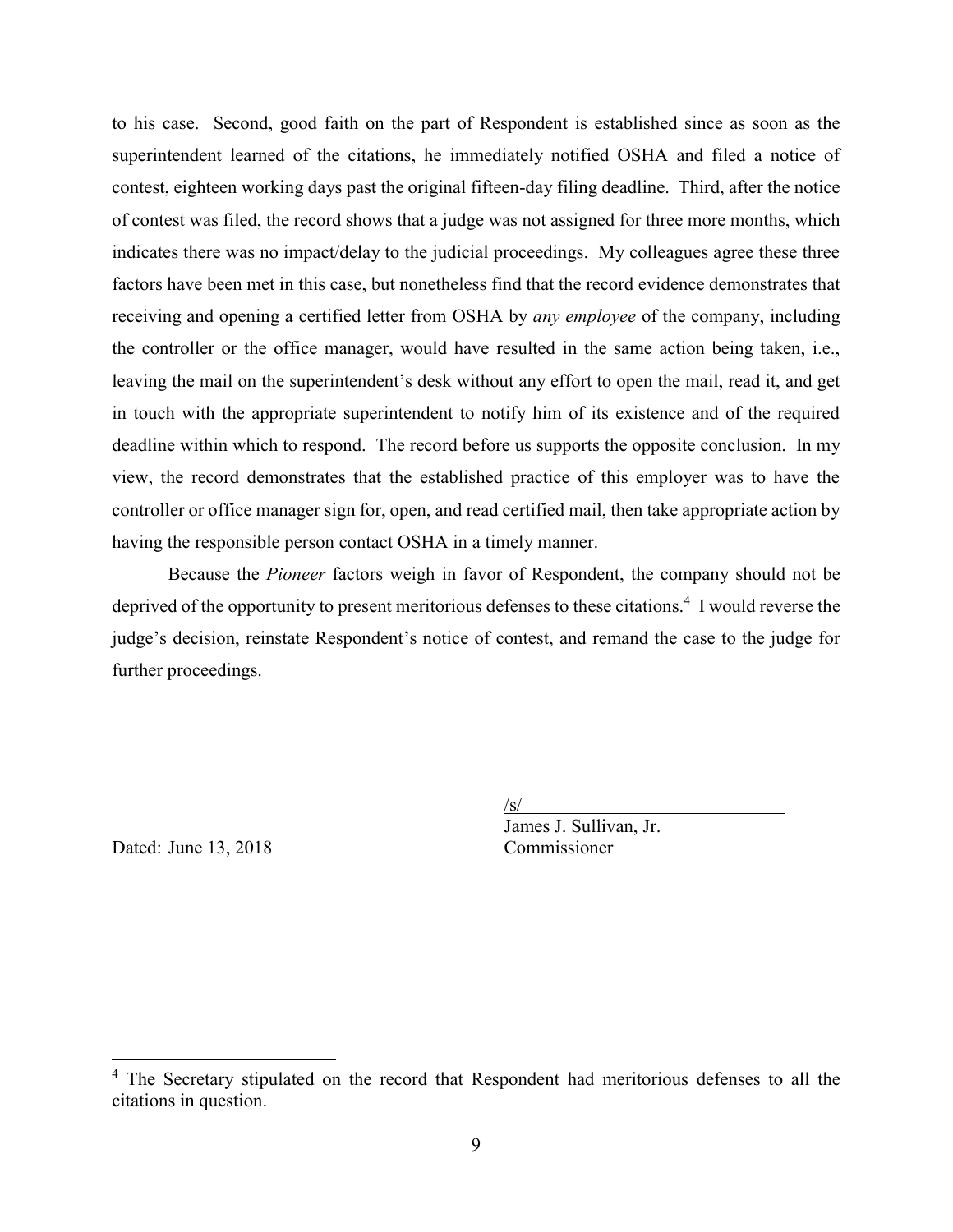

United States of America **OCCUPATIONAL SAFETY AND HEALTH REVIEW COMMISSION** 1924 Building - Room 2R90, 100 Alabama Street, S.W.

Atlanta, Georgia 30303-3104

Secretary of Labor,

Complainant

v. OSHRC Docket No.: **17-0992**

Coleman Hammons Construction Co. Inc.,

Respondent.

Appearances:

Jeremy K. Fisher, Esq., U.S. Department of Labor, Office of the Solicitor, Atlanta, Georgia For the Secretary

David Goff, Esq., Wise Carter Child & Caraway, P.S. For the Respondent

BEFORE: Administrative Law Judge Heather A. Joys

# **DECISION AND ORDER**

This matter is before the Occupational Safety and Health Review Commission on the Secretary's *Motion to Dismiss Respondent's Untimely Notice of Contest* pursuant to section 10(c) of the Occupational Safety and Health Act of 1970, 29 U.S.C. §§ 651-678 (the Act). Respondent, Coleman Hammons Construction, Inc. (Coleman Hammons), opposes the motion and is seeking relief under Fed. R. Civ. P. 60(b) (Rule 60(b)). For the reasons that follow, I find Coleman Hammons is not entitled to relief pursuant to Rule 60(b) and **GRANT** the Secretary's *Motion to Dismiss Respondent's Untimely Notice of Contest*.

# **Procedural Background**

The Commission docketed this matter on June 6, 2017, upon receipt of a notice of contest filed by Coleman Hammons that same day. On August 10, 2017, the Secretary filed his motion to dismiss Coleman Hammons notice of contest on the grounds it was untimely. Chief Judge Rooney assigned the matter to me. I issued an order setting the matter for a hearing to be held October 11, 2017, to resolve the jurisdictional issue presented by the Secretary's motion.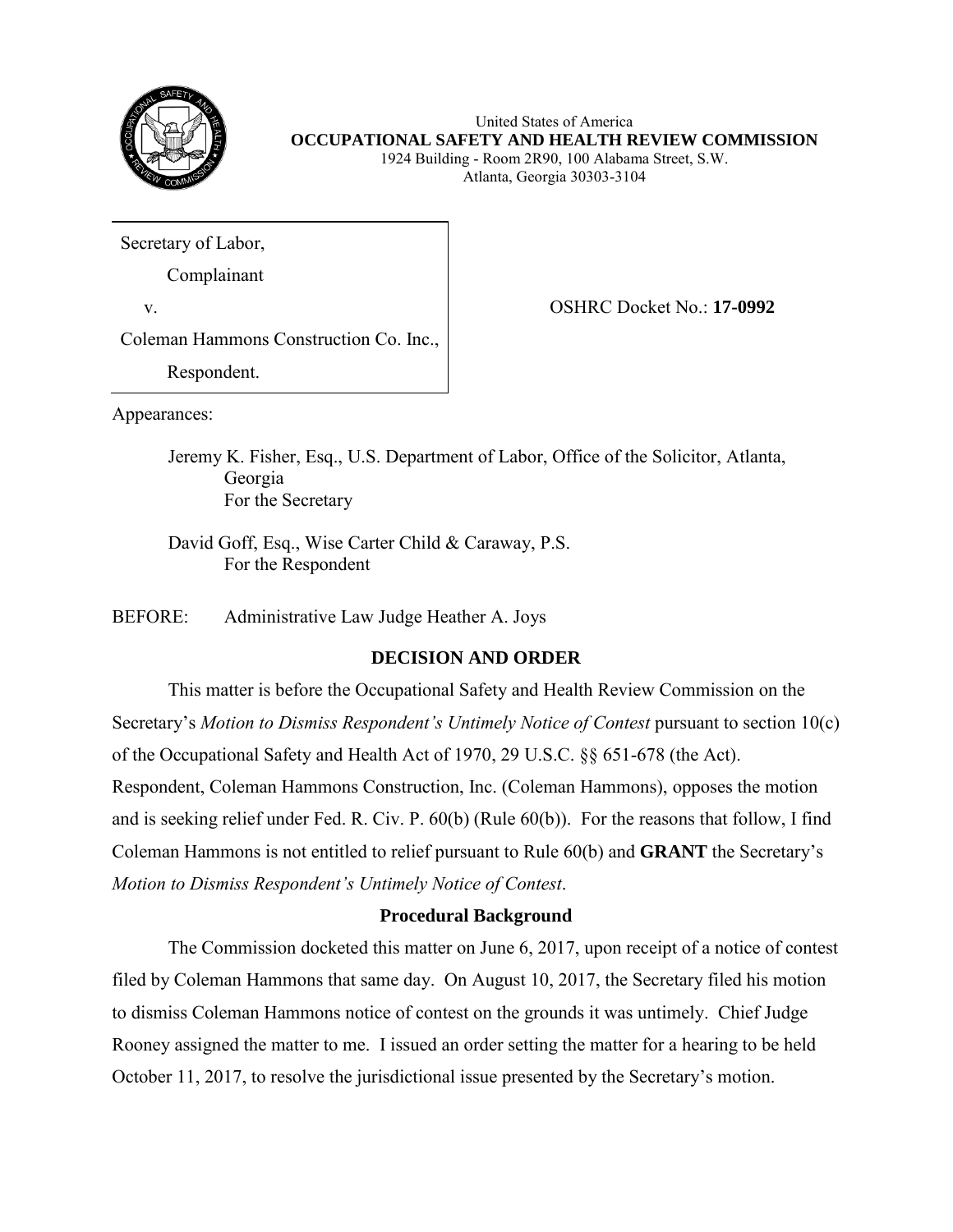In my scheduling order I required the parties to file prehearing statements by September 22, 2017. Those prehearing statements were to include, among other things, each party's position on:

a. Whether Respondent was served with the Citation and Notification of Penalty and if so, the date of receipt;

b. Whether the delay in filing was caused by deception on the part of the Secretary or by the failure of the Secretary to follow proper procedures;

c. Whether there is excusable neglect for a late filing;

d. Whether Respondent has a meritorious defense;

e. Whether there is prejudice to the Secretary if relief is granted;

The Secretary timely filed his prehearing statement. Coleman Hammons did not. On October 2, 2017, David Goff filed an entry of appearance notifying the court he recently had been retained by Coleman Hammons to represent it in this matter. With leave of the court, Coleman Hammons filed its prehearing statement on October 3, 2017. According to Coleman Hammons's prehearing statement, it does not dispute that it received the citations. Nor does it claim the delay in filing was the result of deception on the part of the Secretary or failure of the Secretary to follow proper procedures.

I held a hearing on October 11, 2017, in Jackson, Mississippi. The hearing was limited to the Secretary's motion to dismiss and Coleman Hammons's request for relief. At the end of the hearing, the parties gave oral closing arguments. The parties were given the opportunity to supplement those closing arguments in writing by November 6, 2017. Coleman Hammons filed a supplementary post hearing brief. The Secretary did not.

## **Factual Background**

#### *The Secretary Issues the Citations*

On November 15, 2016, Compliance Safety and Health Officer (CSHO) Gervase McCoy of the Jackson, Mississippi, OSHA Area Office observed what he believed to be violations of OSHA's fall protection standards at a baseball field under construction in Madison, Mississippi (Tr. 14). He stopped and opened an inspection under a local emphasis program on falls (Tr. 14). The job involved building baseball fields at Liberty Park (Tr. 61-62). CSHO McCoy had been informed Coleman Hammons was the general contractor for the job and Will Van Dusen was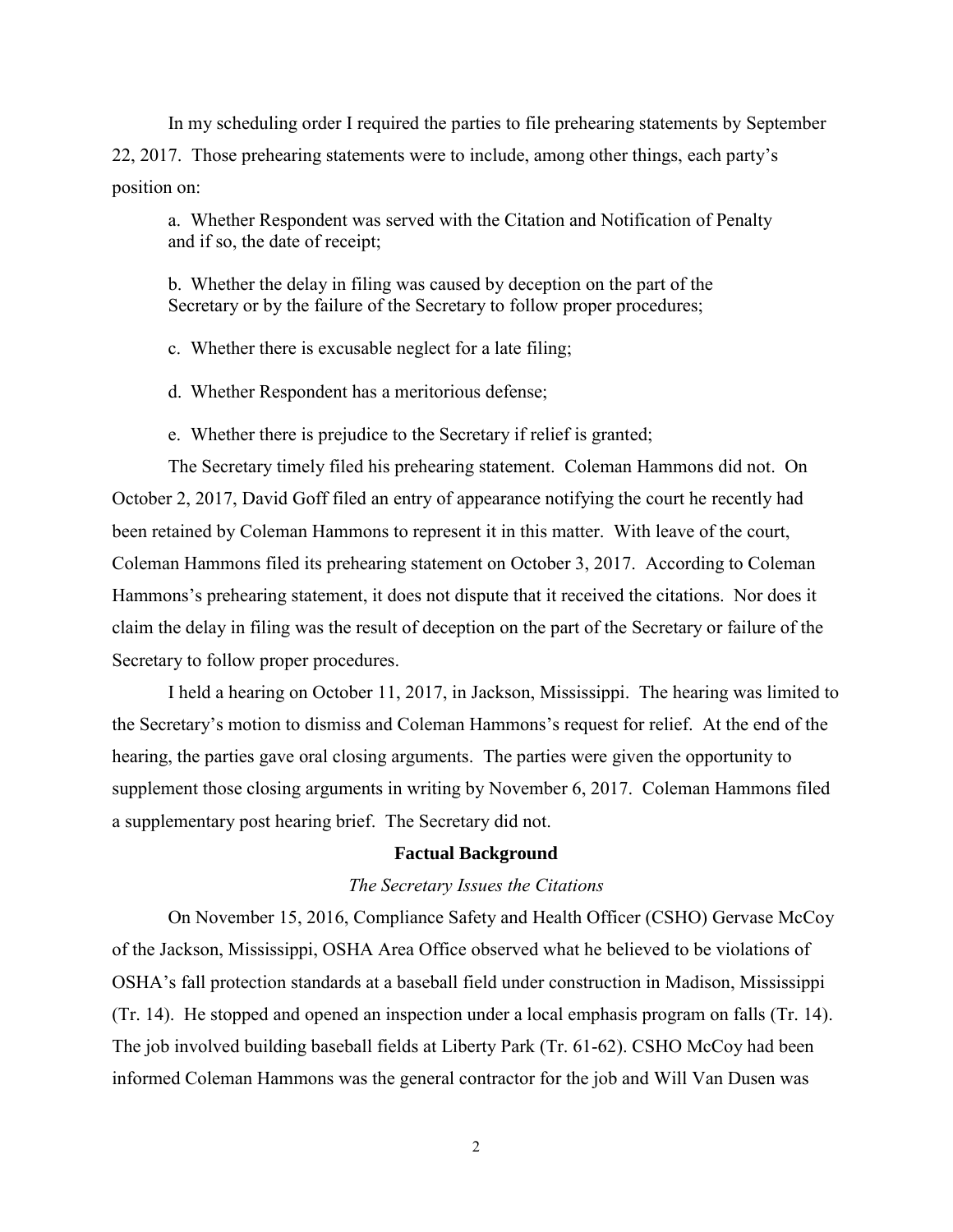Coleman Hammons's superintendent on site. He began the inspection by holding an opening conference with Van Dusen (Tr. 14). He conducted a walk around inspection of the worksite accompanied by Van Dusen. Upon completion of the walk around inspection, CSHO McCoy attempted to hold a closing conference with Van Dusen, but Van Dusen "stopped [him] short" by saying "just send us the bill." (Tr. 15). Van Dusen then walked off.

A few days later, CSHO McCoy contacted Van Dusen to request documents. Van Dusen directed him to Coleman Hammons's office (Tr. 16). CSHO McCoy was not able to speak with anyone at Coleman Hammons's office, but left a message on Coleman Hammons's office phone (Tr. 17). Following his inspection, CSHO McCoy recommended citations be issued to Coleman Hammons for the violations he observed (Tr. 17). He had no further contact with the company (Tr. 19).

On March 13, 2017, the Secretary issued the Citation recommended by CSHO McCoy to Coleman Hammons (Tr. 24; Exh. C-1). The Citation was mailed from the Jackson, Mississippi, Area Office via certified mail (Tr. 26). Along with the Citation, the Secretary sent the company the *OSHA 3000* – a pamphlet that contains information on an employer's rights and responsibilities, including the right to contest citations (Tr. 27; Exh. C-2). Like the Citation itself, the *OSHA 3000* explains an employer must file a notice of contest within 15 working days of receipt of a citation and failure to do so results in the citation becoming a "final order not subject to review by any court or agency." (Exh. C-2) Coleman Hammons received the Citation and the *OSHA 3000* on March 15, 2017 (Exh. C-4).

### *Coleman Hammons Responds to the Citation*

Coleman Hammons is a construction general contractor. It has 16 full-time employees, most of whom work in the field (Tr. 40). It was founded 40 years ago, and is owned, by Coleman Hammons (Tr. 41). His son, Keven Hammons, works for the company as a project manager and is the secretary/treasurer of the corporation (Tr. 41, 46). Both work in the central office. Also working in the office are an office manager and Larry Barnett, Coleman Hammons's controller (Tr. 40-41). Barnett testified he and the Office Manager handle the clerical work for the company  $(Tr. 41).$ <sup>1</sup>

According to Barnett, mail handling duties typically fall on the Office Manager. She retrieves the mail from a mail box located in the office's parking lot, opens, and distributes it (Tr.

 $\overline{a}$ 

<sup>&</sup>lt;sup>1</sup> The Office Manager did not testify.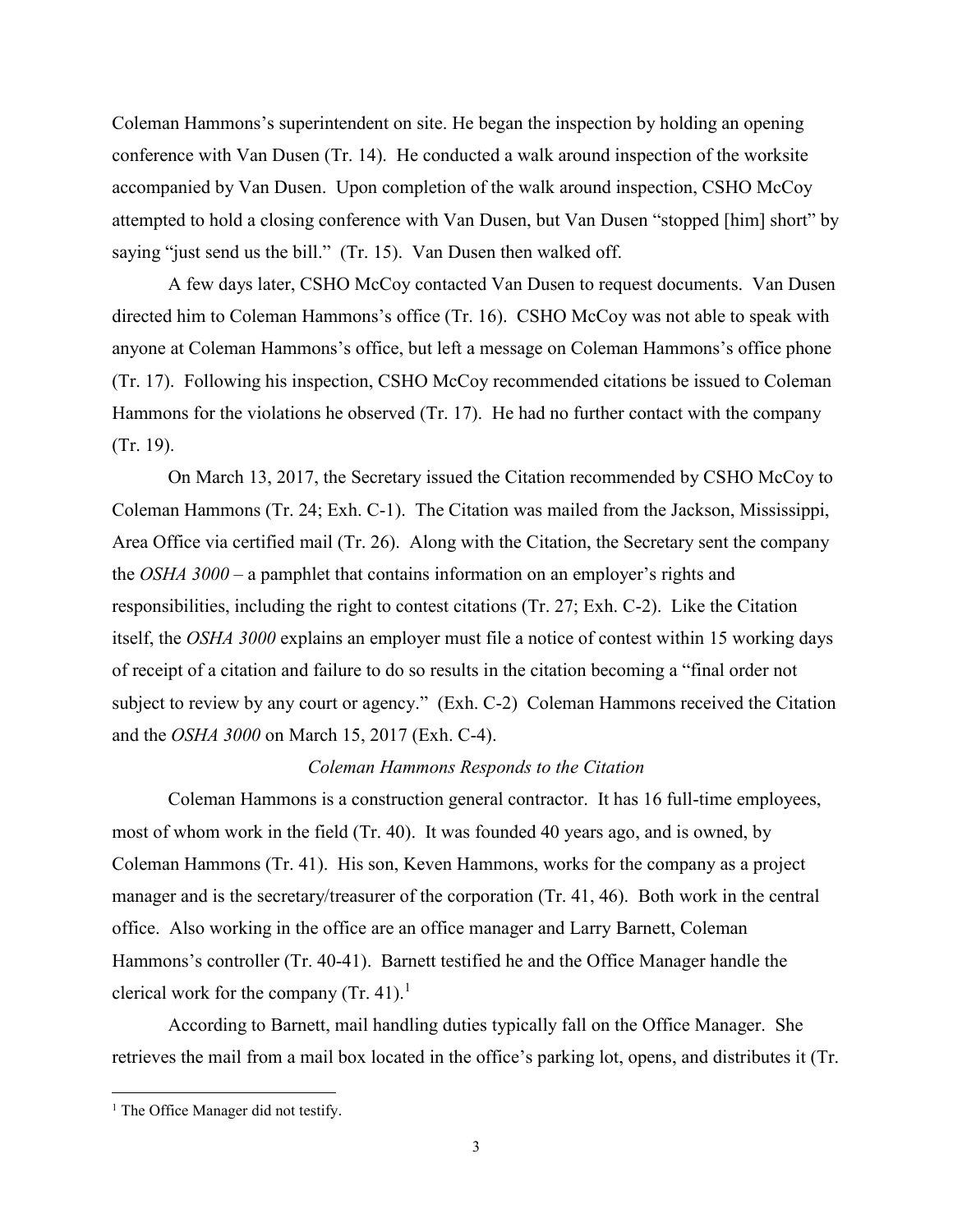42). Barnett testified the Office Manager "usually gets it to the right place." (Tr. 49) It is the company's practice to distribute mail from OSHA to the superintendent of the job to which it applies (Tr. 43). This system had worked in the past. Coleman Hammons had been inspected seven times in the past seven years, receiving citations each time (Tr. 34; Exh. C-7). For at least three of those inspections, Coleman Hammons had requested and attended informal conferences and entered into informal settlement agreements with the Area Office (Tr. 34).

On this occasion, the mail carrier brought the Citation into the office to obtain the certified mail return receipt signature (Tr. 43). Barnett testified although the Office Manager typically sits in the reception area, Kevin Hammons "happened to be there" that day (Tr. 42-43). Kevin Hammons signed for the package and put the unopened envelope on Leslie Mallette's desk (Tr. 44). Mallette was the superintendent for the Liberty Park job. Van Dusen was covering for Mallette on the day of the inspection because Mallette had been "out sick" that week (Tr. 60). Although no one in the office opened the envelope to determine its contents, according to Barnett, Kevin Hammons put it on Mallette's desk because they were aware the Liberty Park job had been inspected by OSHA earlier and assumed "it was something pertaining to that."  $(Tr. 47)$ 

It was common for superintendents with Coleman Hammons to be away from the office for long periods (Tr. 56). The Liberty Park job had been ongoing and Mallette had not been in the office for several weeks around the time Coleman Hammons received the Citation. It was not until late April that Mallette had occasion to be in the office (Tr. 56). It was then he found the unopened envelope containing the Citation "under some other material" on his desk (Tr. 56). Mallette called the Jackson Area OSHA Office and spoke with Priscilla Jordan, the assistant area director (AAD) of that office the next day (Tr. 57).<sup>2</sup> Mallette explained he had been out of town, had just found the Citation, and was looking for a way to "get the problem resolved." (Tr. 31, 57) Mallette could not recall the exact date of the conversation (Tr. 61). AAD Jordan testified it took place on April 26, 2017 (Tr. 30). AAD Jordan informed Mallette the period in which to contest the citations had passed and explained how to file a late notice of contest with the Commission (Tr. 31, 58).

<sup>&</sup>lt;sup>2</sup> Jordan testified Mallette had left a message the day prior to this conversation and she returned his call (Tr. 30). Otherwise, the two witnesses did not dispute the date upon which their conversation took place, the substance of that conversation, nor that Mallette initiated the contact. The factual dispute regarding who called whom is not material and need not be resolved.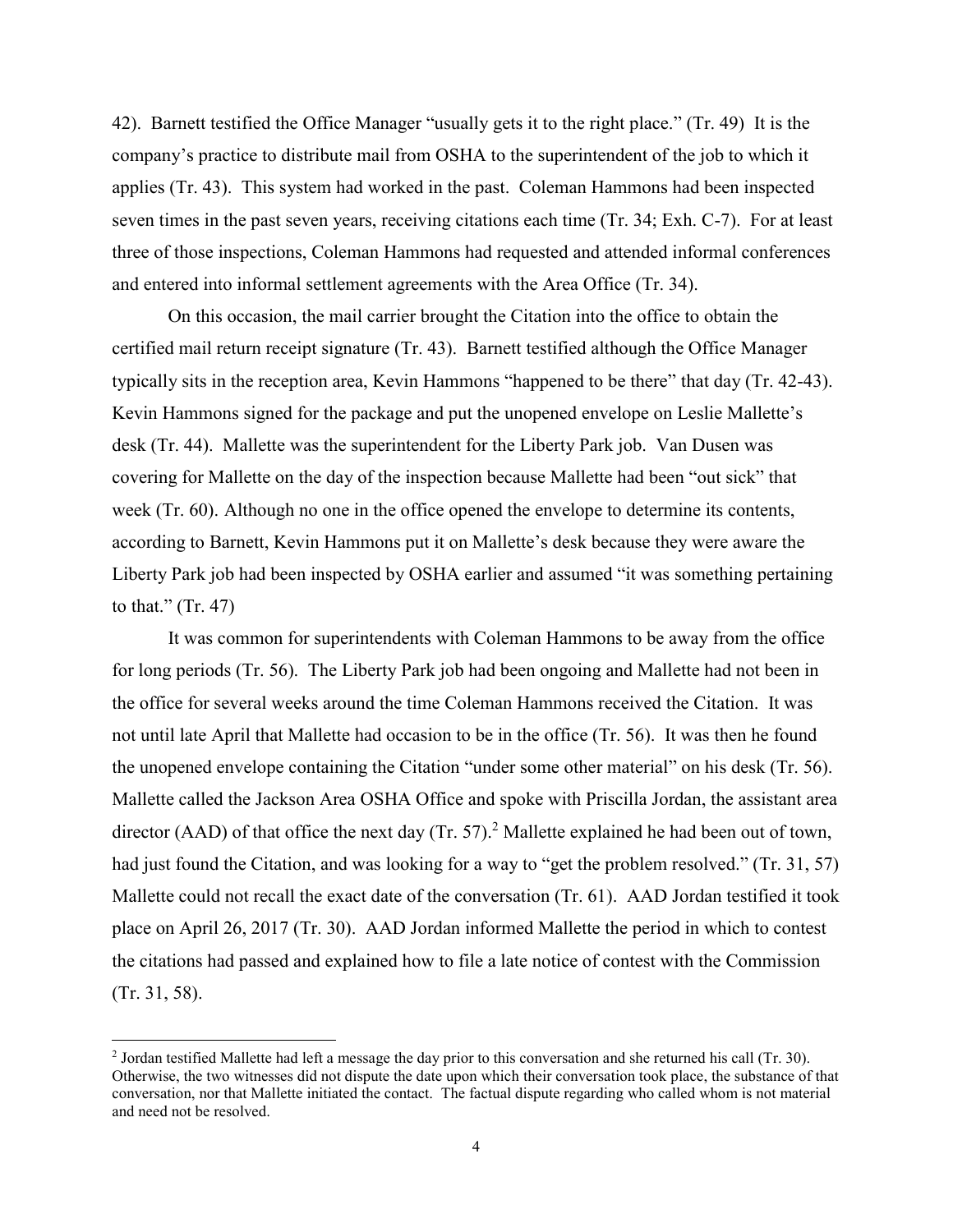Mallette and Barnett drafted a notice of contest and mailed it to the Jackson Area Office (Exh. C-5). It was received by the Area Office on May 1, 2017 (Tr. 32; Exh. C-5).<sup>3</sup> AAD Jordan then contacted Mallette and told him the notice of contest needed to be sent directly to the Commission (Tr. 32). Coleman Hammons sent another letter, dated May 5, 2017, directly to the Commission (Tr. 33; Exh. C-6). This letter was signed by Mallette. It stated the notice of contest was "late because I was out of the office working and only found the information unopened on my desk upon returning to the office." (Exh. C-6)

#### **DISCUSSION**

Pursuant to the requirements of the Act, an employer is required to notify the Secretary of its intent to contest a citation within 15 working days of receipt of the citation. Failure to timely file a notice of contest results in the citation becoming a final order of the Commission by operation of law. A late notice of contest may be accepted, however, where it is established the delay in filing was due to deception by the Secretary, or where the delay was caused by the Secretary's failure to follow proper procedures. A late notice of contest also may be excused under Rule 60(b), if the final order was entered as a result of "mistake, inadvertence, surprise or excusable neglect." *See Branciforte Builders, Inc.,* 9 BNA OSHC 2113, 2117 (No. 80-1920, 1981)(citations omitted). The moving party has the burden of proving it is entitled to relief under Rule 60(b).

Where, as here, a party is partly to blame for the delayed filing, relief from the final order must be sought under Rule 60(b)(1) and the party's neglect must be excusable.<sup>4</sup> Pioneer *Investment Servs. v. Brunswick Assoc.,* 507 U.S. 380, 393 (1993).The determination of excusable neglect pursuant to Rule  $60(b)(1)$  is an equitable one, taking into account of all relevant circumstances surrounding Coleman Hammons's failure to file a timely notice of contest, including the danger of prejudice to the Secretary, the length of delay and its potential impact on the judicial proceedings, the reason for the delay and whether Coleman Hammons

 $\overline{a}$ 

<sup>3</sup> Curiously, this letter is dated April 21, 2017, before the date on which Mallette spoke with Jordan. Barnett, who signed the letter, testified April 21, 2017, was the day the letter was mailed (Tr. 49). The letter makes no mention of being untimely, as the letter sent directly to the Commission. The fact the letter was sent prior to Mallette's phone conversation with Jordan suggests Mallette's testimony he acted with all dispatch upon finding the unopened envelope from OSHA less credible. Even if sent on April 21, the notice of contest would have been untimely. Although the Secretary brought up this inconsistency on cross examination, he did not dwell on the point and made no mention of it in closing arguments. Given the date on which the letter was received, it seems more likely the date is incorrect and the testimony about it the result of faulty memory.

<sup>4</sup> Coleman Hammons does not contend its failure to timely contest the citations was the result of deception on the part of the Secretary or the Secretary's failure to follow proper procedures.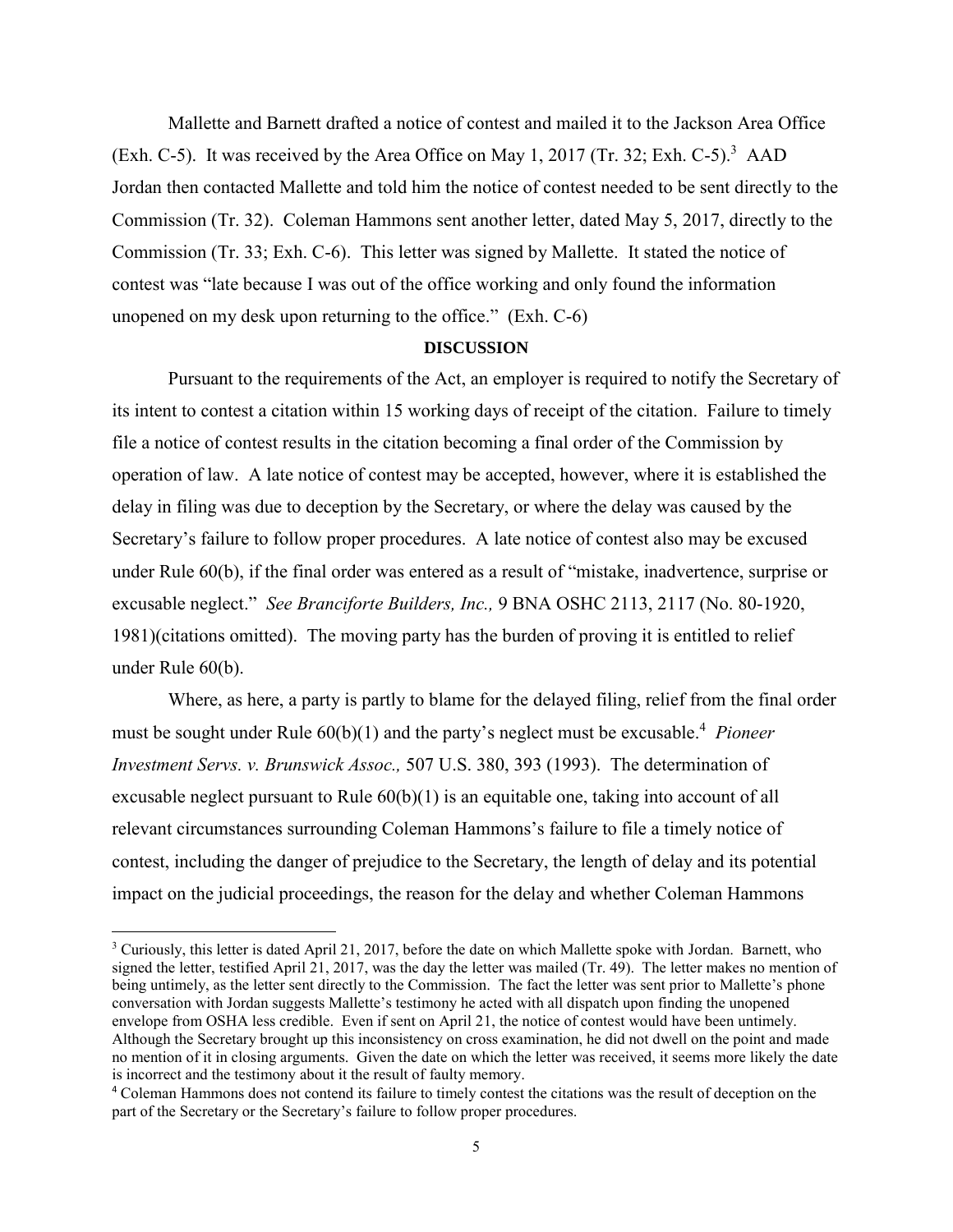acted in good faith. *Pioneer Investment Serv.,* 507 U.S. at 395; *Craig Mechanical, Inc.,* 16 BNA OSHC 1763 (No. 92-0372, 1994); *Merritt Electric Company,* 9 BNA OSHC 2088 (No. 77-3772, 1981). The Commission has held that whether the reason for the delay was within the control of the Respondent is a "key factor" in determining the presence of "excusable neglect." *A. W. Ross, Inc.,* 19 BNA OSHC 1147 (No. 99-0945, 2000).

That Coleman Hammons did not contest the Citation within the requisite time period is not disputed. Coleman Hammons received the Citation on March 15, 2017 (Exh. C-4). Its notice of contest was due April 5, 2017. The record reveals it did not contact OSHA until, April 25, 2017. Therefore, by operation of law, the Citation and proposed penalty must be deemed a final order of the Commission unless Coleman Hammons can demonstrate it is entitled to relief. I find it has not.

The Commission requires an employer to exercise due diligence before it will find excusable neglect. *Keefe Earth Boring Company, Inc.,* [14 BNA OSHC 2187, 2192 \(No. 88-](http://www.westlaw.com/Find/Default.wl?rs=dfa1.0&vr=2.0&DB=0003227&FindType=Y&SerialNum=1991434415) [2521, 1991\);](http://www.westlaw.com/Find/Default.wl?rs=dfa1.0&vr=2.0&DB=0003227&FindType=Y&SerialNum=1991434415) *Craig Mechanical,* 16 BNA OSHC at 1763. The Commission has consistently held "[e]mployers must maintain orderly procedures for handling important documents," and that when the lack of such procedures results in the untimely filing of a notice of contest, relief under [Rule 60\(b\)](http://www.westlaw.com/Find/Default.wl?rs=dfa1.0&vr=2.0&DB=1004365&DocName=USFRCPR60&FindType=L) is not warranted. *Villa Marina Yacht Harbor, Inc.*, 19 BNS OSHC 2185, 2187 (No. 01-0830, 2003) (company messenger mishandled mail); *[A.W. Ross, Inc.](http://www.westlaw.com/Find/Default.wl?rs=dfa1.0&vr=2.0&DB=0003227&FindType=Y&SerialNum=2000905201)*[, 19 BNA OSHC 1147,](http://www.westlaw.com/Find/Default.wl?rs=dfa1.0&vr=2.0&DB=0003227&FindType=Y&SerialNum=2000905201)  [1149 \(No. 99-0945, 2000\)](http://www.westlaw.com/Find/Default.wl?rs=dfa1.0&vr=2.0&DB=0003227&FindType=Y&SerialNum=2000905201) (employer's president failed to carefully read and act upon information contained in citation); *Montgomery Security Doors & Ornamental Iron, Inc.*, 18 BNA OSHC 2145, 2148 (No. 97-1906, 2000) (record showed a breakdown of business procedures such that relief was not warranted even assuming employee sabotage); *Louisiana-Pacific Corp.*, 13 BNA OSHC 2020, 2021 (No. 86-1266, 1989) (notice of contest was overlooked due to personnel change in operations manager position). Based upon the record as a whole, I find the delayed filing was within the control of Coleman Hammons and could have been avoided if it had exercised reasonable diligence.

Coleman Hammons practice was to place any mail from OSHA on the desk of the superintendent for the job to which it presumably applied. Its procedures did not include notice to the job superintendent that such mail had been received. Its procedures did not take into account the fact Coleman Hammons's job superintendents are routinely out of the office and do not check their mail for weeks at a time. Coleman Hammons admits it thought the mail from

6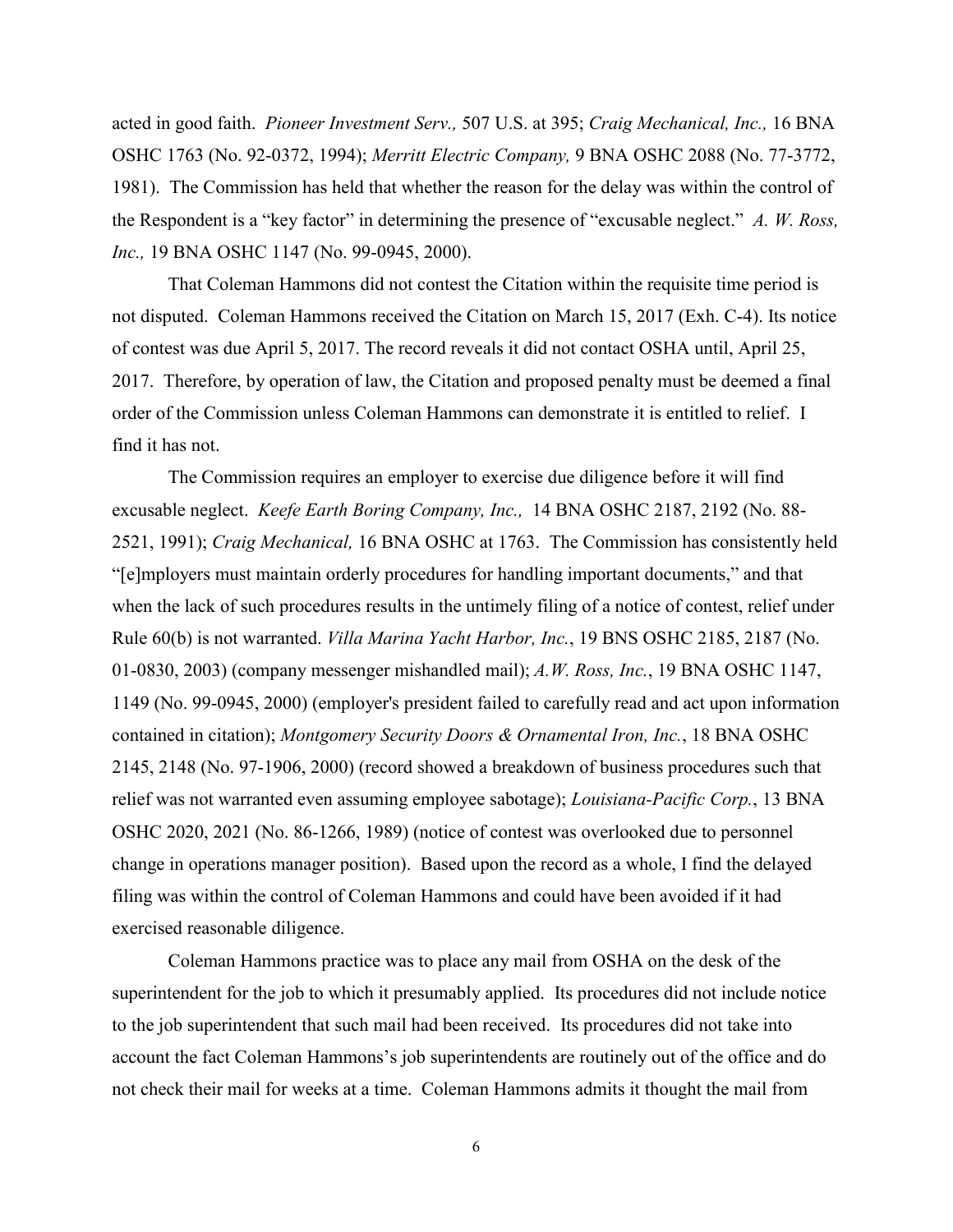OSHA was related to the inspection. Barnett testified the reason for placing it on Mallette's desk was because it was assumed to be related to the inspection. Given its history with OSHA, Coleman Hammons's office personnel had reason to believe the mail may have contained a citation and knew of the time limit for contesting OSHA citations. Mallette's remaining in the field and not coming to the office to check mail was not out of the ordinary, but rather standard practice. The record contains no evidence of any extraordinary circumstances or intervening event that interfered with or hindered Coleman Hammons's timely processing of the Citation. I find Coleman Hammons lacked adequate procedures for handling important business mail and its actions constituted simple negligence.

Coleman Hammons would have me focus, not on the reasons for its failure to meet the statutory deadline, but on the other equitable considerations enumerated in *Pioneer*. I agree with Coleman Hammons the Secretary failed to show he has suffered prejudice or the length of the delay was such it would hinder efficient judicial administration of the matter. The Secretary stipulated Coleman Hammons has a meritorious defense. The record contains no evidence of bad faith on the part of Coleman Hammons. As the Commission noted in *CalHar Construction, Inc*.,

in almost all 60(b) late filing cases before the Commission, it is a given that there is a lack of prejudice to the Secretary or to the interests of efficient judicial administration, combined with a lack of bad faith by the employer. These 60(b) cases involve neglect, and a determination as to whether that neglect is excusable must focus principally on the reason for the delay, including whether it was within the control of the employer.

18 BNA OSHC 2151, 2153 n. 5 (No. 98-0367, 2000). When focusing principally on the reason for the delay, taking into consideration the equities that favor it does not tip the scales in Coleman Hammons's favor. Coleman Hammons provided no evidence of intervening events or unusual circumstances that interfered with its timely processing of the Citation. Coleman Hammons followed its standard practice of leaving to the superintendent the handling of citations without ensuring the superintendent received timely notice of their receipt. As discussed, this standard practice was inadequate given the nature of the work of the company's superintendents. Given its history with OSHA, Coleman Hammons was well aware of the time limits for filing notices of contest. The undisputed evidence regarding Coleman Hammons's handling of the citation establishes the company was exclusively to blame for the failure to timely file its notice of contest. Coleman Hammons has not met its burden to show it is entitled